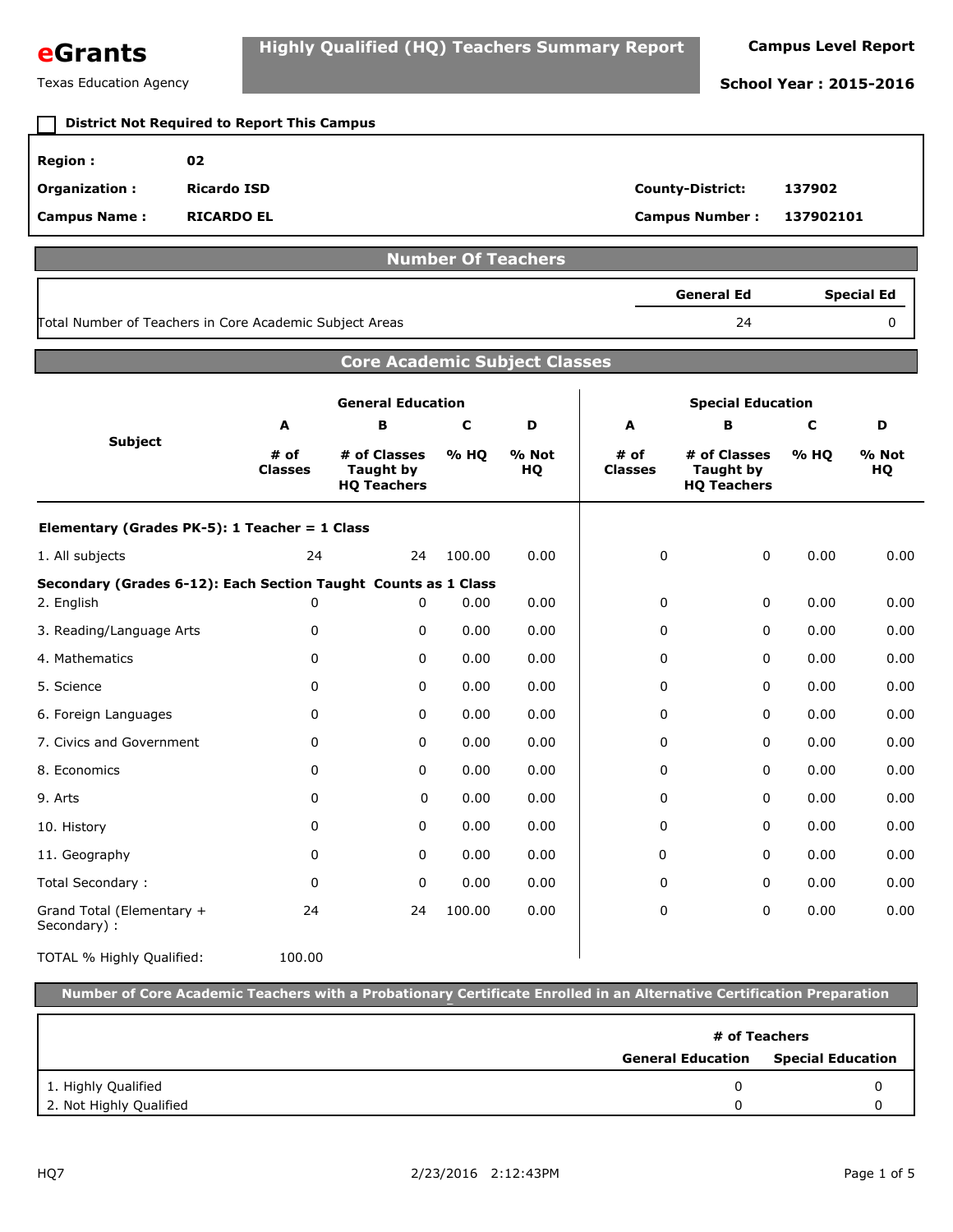**eGrants Highly Qualified (HQ) Teachers Summary Report Campus Level Report** 

| <b>District Not Required to Report This Campus</b> |                    |                         |           |
|----------------------------------------------------|--------------------|-------------------------|-----------|
| <b>Region:</b>                                     | 02                 |                         |           |
| <b>Organization:</b>                               | <b>Ricardo ISD</b> | <b>County-District:</b> | 137902    |
| <b>Campus Name:</b>                                | <b>RICARDO EL</b>  | <b>Campus Number:</b>   | 137902101 |

# **Number of Core Academic Teachers Who Are Teaching on the Following Permits**

| Permit                                   | # of Teachers       |                  |  |
|------------------------------------------|---------------------|------------------|--|
|                                          | <b>Elem.</b> (PK-5) | Secondary (6-12) |  |
| 1. Emergency (for certified personnel)   | 0                   | 0                |  |
| 2. Emergency (for uncertified personnel) | $\Omega$            | 0                |  |
| 3. Non-renewable                         | 0                   | $\Omega$         |  |
| 4. Temporary Classroom Assignment        | 0                   | 0                |  |
| 5. District Teaching                     | 0                   | $\Omega$         |  |
| 6. Temporary                             | 0                   | 0                |  |
|                                          |                     |                  |  |

# **Reasons for Not Being Classified as Highly Qualified in all Assignments**

| <b>Elementary School Classes</b>                                                                                                                                                                        | <b>Number</b> |
|---------------------------------------------------------------------------------------------------------------------------------------------------------------------------------------------------------|---------------|
| 1. Elementary School Classes Taught by Certified General Education Teachers Who Did Not Pass a<br>Subject-Knowledge Test or (If Eligible) Have Not Demonstrated Subject-Matter Competency through HOUSE | 0             |
| 2. Elementary School Classes Taught by Certified Special Education Teachers Who Did Not Pass a<br>Subject-Knowledge Test or Have Not Demonstrated Subject-Matter Competency through HOUSE               | 0             |
| 3. Elementary School Classes Taught by Teachers Who Are Not Fully Certified (and Are Not in an Approved<br>Alternative Route Program)                                                                   | 0             |
| 4. Other                                                                                                                                                                                                | 0             |
| <b>Secondary School Classes</b>                                                                                                                                                                         | <b>Number</b> |
| 5. Secondary School Classes Taught by Certified General Education Teachers Who Have Not Demonstrated<br>Subject-Matter Competency in Those Subjects (e.g., Out-of-Field Teachers)                       | $\Omega$      |
| 6. Secondary School Classes Taught by Certified Special Education Teachers Who Have Not Demonstrated<br>Subject-Matter Competency in Those Subjects                                                     | 0             |
| 7. Secondary School Classes Taught by Teachers Who Are Not Fully Certified (and Are Not in an Approved<br>Alternative Route Program)                                                                    | 0             |
| 8. Other                                                                                                                                                                                                | $\Omega$      |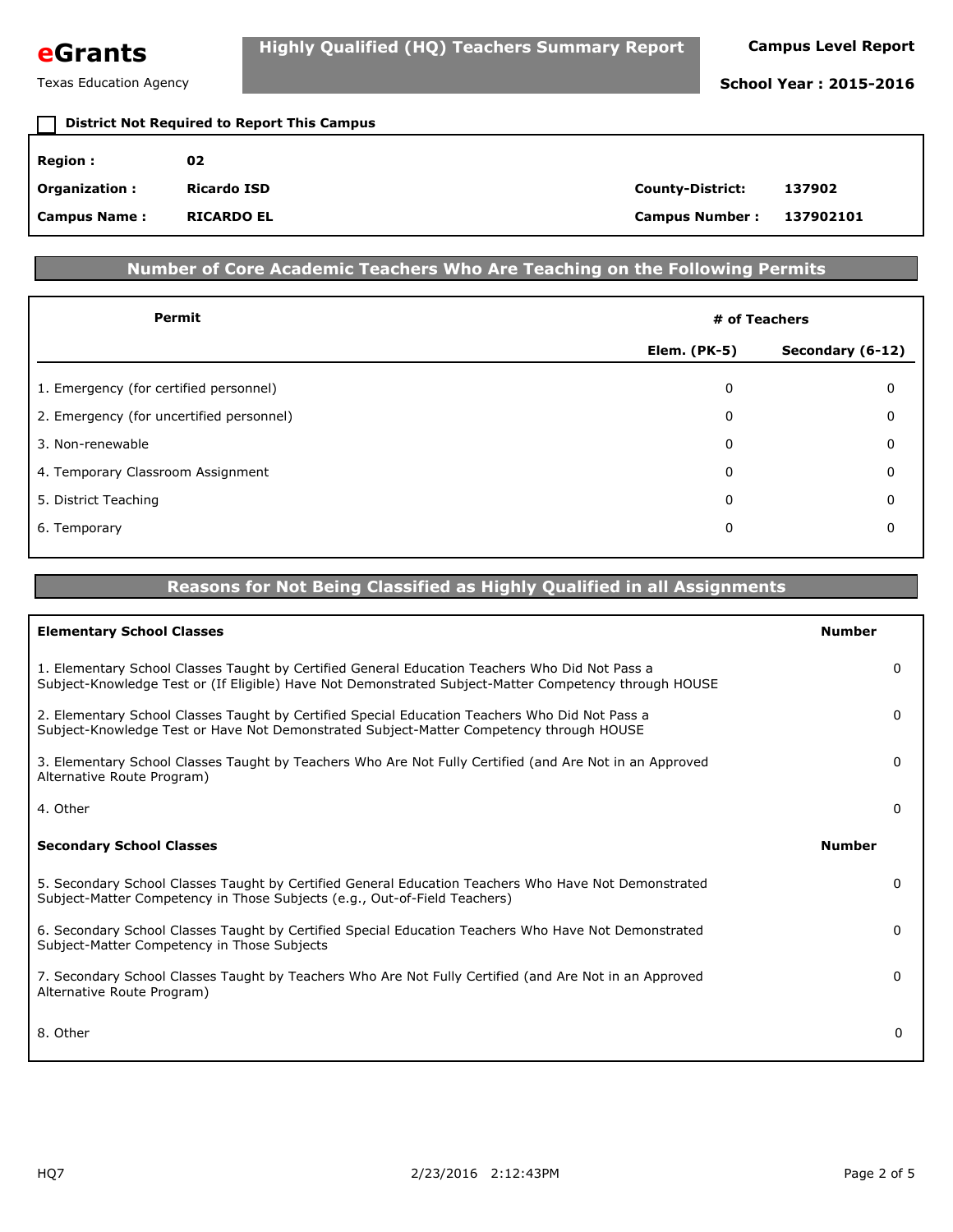# **eGrants Highly Qualified (HQ) Teachers Summary Report Campus Level Report**

Texas Education Agency **School Year : 2015-2016** 

| <b>District Not Required to Report This Campus</b> |                    |                         |           |
|----------------------------------------------------|--------------------|-------------------------|-----------|
| <b>Region:</b>                                     | 02                 |                         |           |
| <b>Organization:</b>                               | <b>Ricardo ISD</b> | <b>County-District:</b> | 137902    |
| <b>Campus Name:</b>                                | <b>RICARDO EL</b>  | <b>Campus Number:</b>   | 137902101 |

# **FTEs of Special Education Teachers for Students by Age**

|                                                                        | <b>Students</b><br>$3 - 5$ | <b>Students</b><br>$6 - 21$ |
|------------------------------------------------------------------------|----------------------------|-----------------------------|
| 1. Special Education FTEs That Are Highly Qualified                    | 0.00                       | 0.00                        |
| 2. Special Education FTEs That Are Not Highly Qualified                | 0.00                       | 0.00                        |
| 3. Special Education FTEs That Are Not Reguired to Be Highly Qualified | 0.00                       | 0.00                        |
|                                                                        |                            |                             |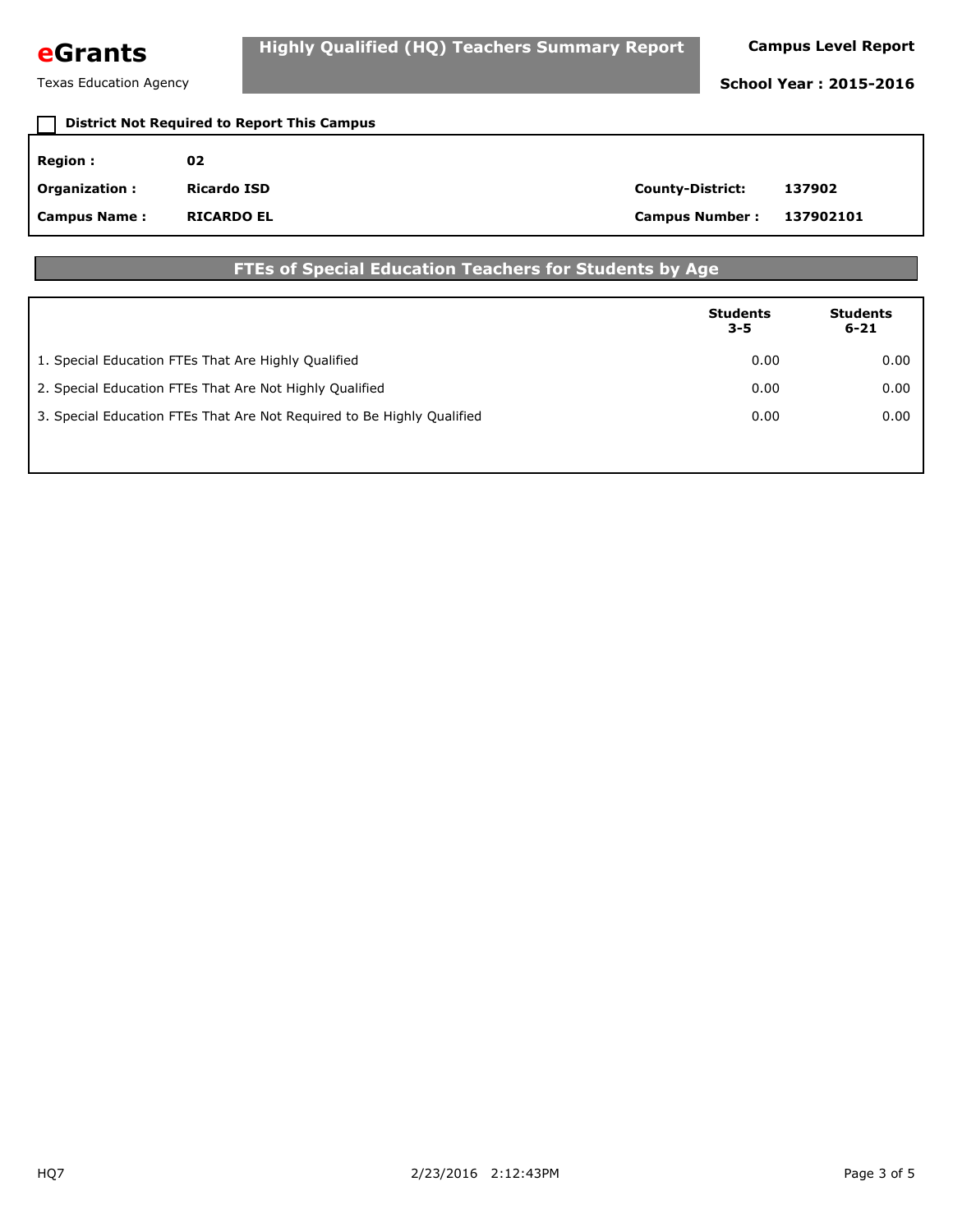

# **District Not Required to Report This Campus**

| <b>Region :</b>      | 02                |                         |           |
|----------------------|-------------------|-------------------------|-----------|
| <b>Organization:</b> | Ricardo ISD       | <b>County-District:</b> | 137902    |
| <b>Campus Name:</b>  | <b>RICARDO EL</b> | <b>Campus Number:</b>   | 137902101 |

## **Paraprofessional Qualifications**

### **Title I, Part A Paraprofessionals WITH Instructional Support Duties in Core Academic Subject Areas (unduplicated count) Schoolwide Targeted Assistance** 1. Total Title I, Part A Paraprofessionals Who Provide **1. Community Contract Provide** Report A Paraprofessionals Who Provide Instructional Support in Core Academic Subject Areas Instructional Support Includes: 1. One-on-One Tutoring Scheduled at a Time When the Student Would Not Otherwise Receive Instruction from a Teacher 2. Assisting in Classroom Management, such as Organizing Instructional and Other Materials 3. Providing Instructional Assistance in a Computer Laboratory 4. Providing Instructional Support in a Library or Media Center 2. Title I, Part A Paraprofessionals in 7.1.1 Who Have an Associate Degree or Higher 3. Title I, Part A Paraprofessionals in 7.1.1 Who Have Completed Two Years of Study at an Institute of Higher Education 4. Title I, Part A Paraprofessionals in 7.1.1 Who Have Passed a Rigorous State or Local Assessment Demonstrating Knowledge of, and the Ability to Assist in Instructing, Reading, Writing, and Mathematics; or Reading Readiness, Writing Readiness, and Mathematics Readiness, as Appropriate 5. Title I, Part A Paraprofessionals in 7.1.1 With Instructional Support Duties Who Are Not Included in 2, 3, or 4 Above (do not meet 1119 requirements)  $0 | 0.00 | 0 | 0.00$  $0 | 0.00 | 0 | 0.00$  2 1.38 0 0.00 3 2.07 0 0.00 5 3.45 0 0.00

### **Title I, Part A Paraprofessionals WITHOUT Instructional Support Duties in Core Academic Subject Areas (unduplicated count)**

|                                                                                                                                                                                                                                                              | Schoolwide | <b>Targeted</b><br><b>Assistance</b> |
|--------------------------------------------------------------------------------------------------------------------------------------------------------------------------------------------------------------------------------------------------------------|------------|--------------------------------------|
|                                                                                                                                                                                                                                                              | FTE.       | <b>FTE</b>                           |
| 1. Total Title I, Part A Paraprofessionals without Instructional<br>Support Duties, or with Instructional Support Duties outside<br>the Core Academic Subject Areas                                                                                          | 3.13       | 0.00                                 |
| 2. Title I, Part A Noninstructional Paraprofessionals in 7.2.1<br>with Clerk or Secretarial Duties, Noninstructional Assistance in<br>Computer Laboratory, Food Services, Cafeteria or Playground<br>Supervision, Personal Care Services, and Similar Duties | 3.13       | 0.00                                 |
| 3. Title I, Part A Paraprofessionals in 7.2.1 Who Serve as<br>Parental Liaisons                                                                                                                                                                              | 0.00       | 0.00                                 |
|                                                                                                                                                                                                                                                              |            |                                      |